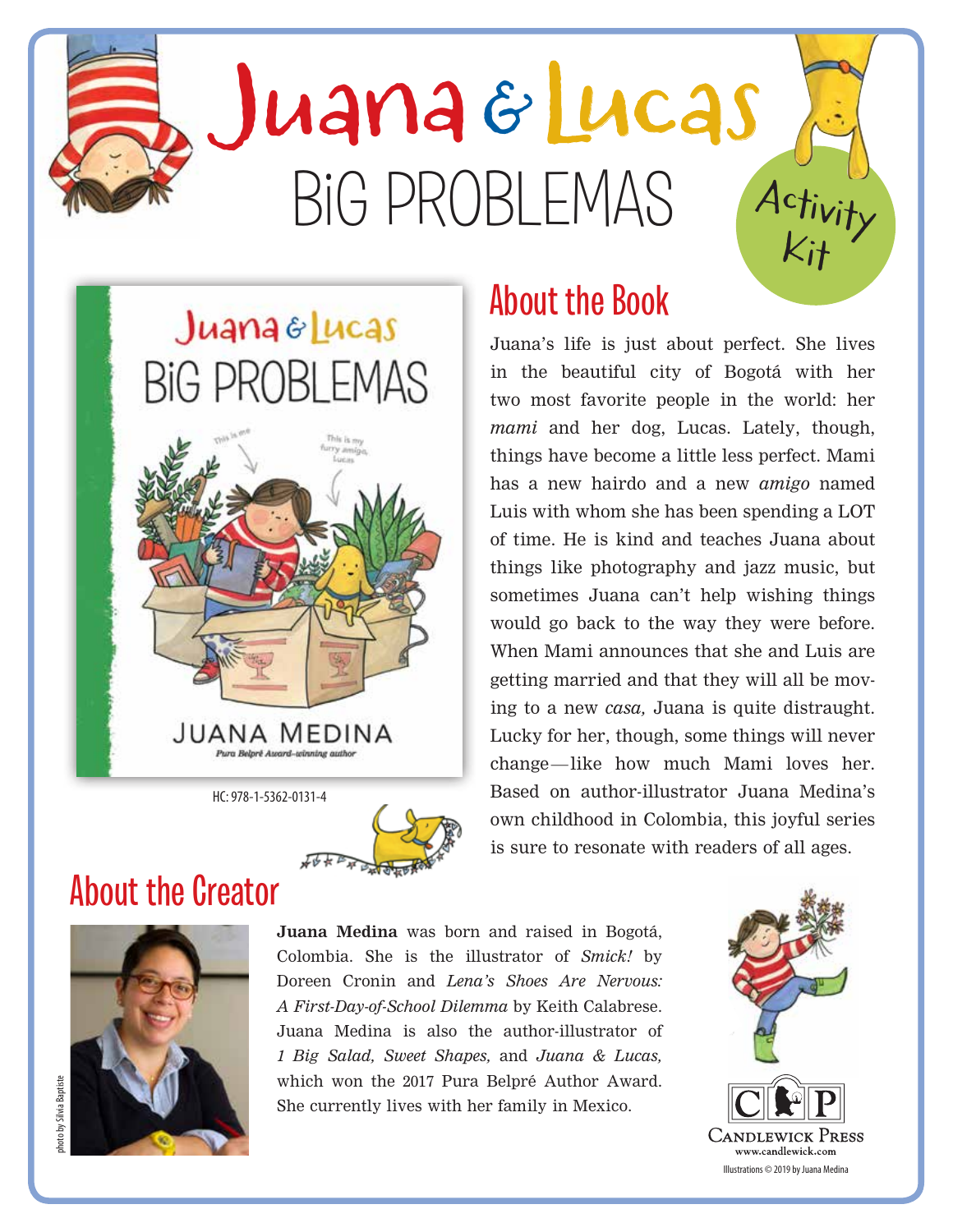#### Discussion Questions

- 1. When the story begins, Juana describes why her life is perfect. What are the parts of her life that she loves most?
- 2. Some parts of Juana's life change during *Juana & Lucas: Big Problemas*. What are one or two things that shift throughout the story?
- 3. What are some Spanish words you learned while reading *Juana & Lucas: Big Problemas*? Were you able to figure out what they meant from the pictures or context clues?
- 4. How does Mami's new friend, Luis, make Juana feel? What are some things Juana likes about Luis?
- 5. Have you ever confronted a situation that you didn't love at first but slowly learned to appreciate and maybe even love?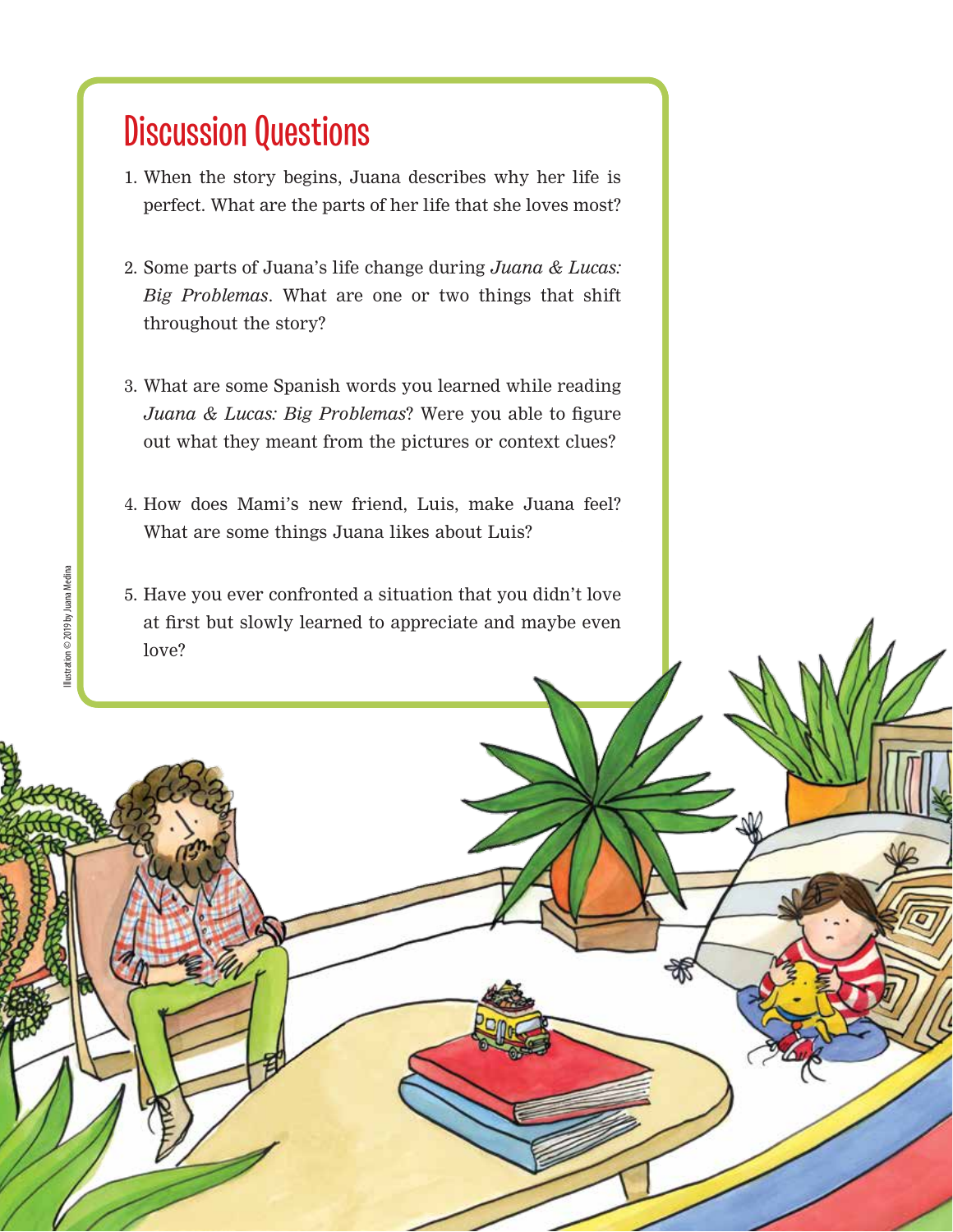### Group Activity

Juana loves her dog, Lucas; her *mami;* and the soup *ajiaco.*

As a group, talk about some of your favorite people or things in your life. What do you like about them? What makes them special?

After your discussion, draw a picture of a special person or thing in your life and label it with what you like best about them or it.

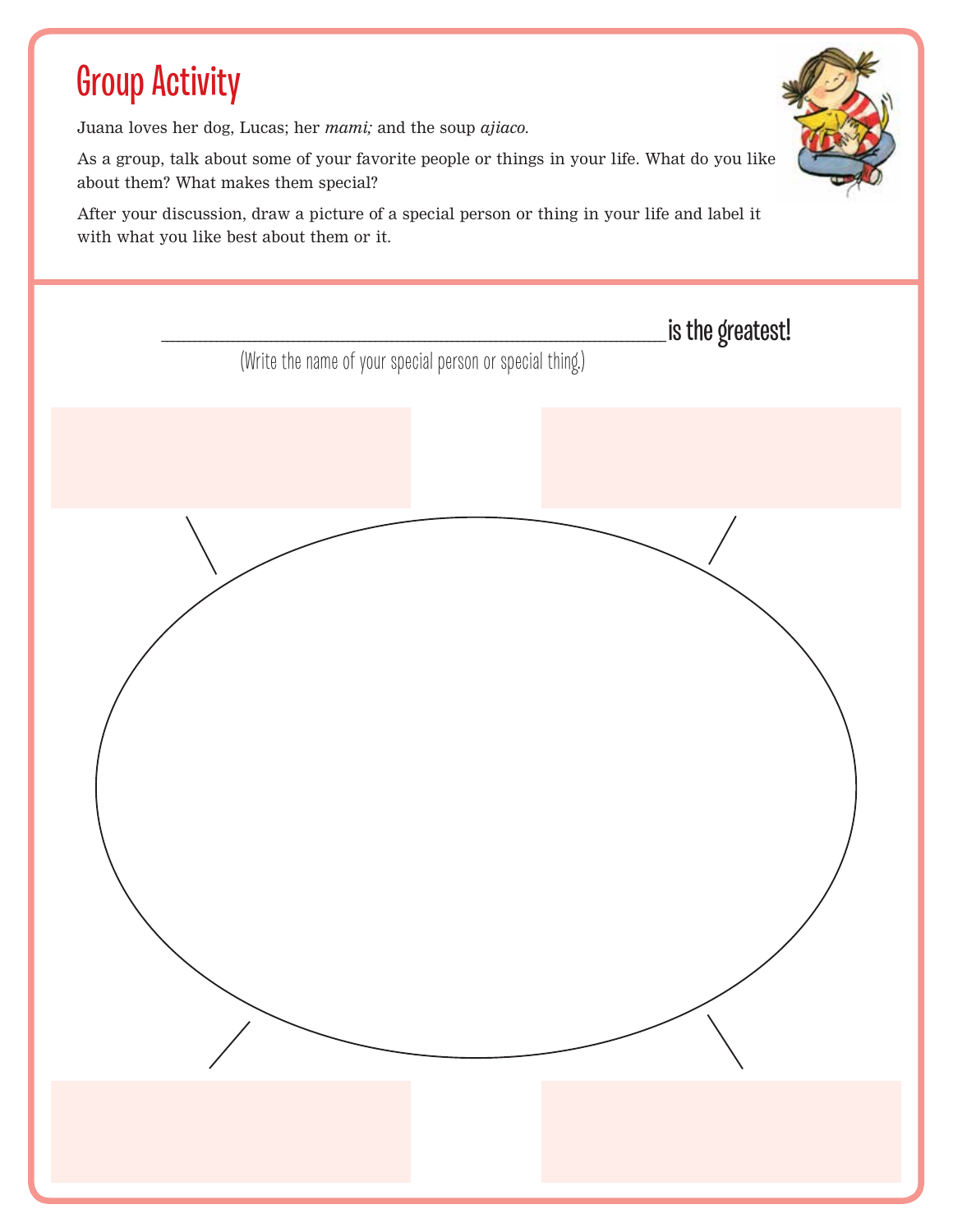### Maze Fun

Help Juana find her way through the maze to get to Lucas.